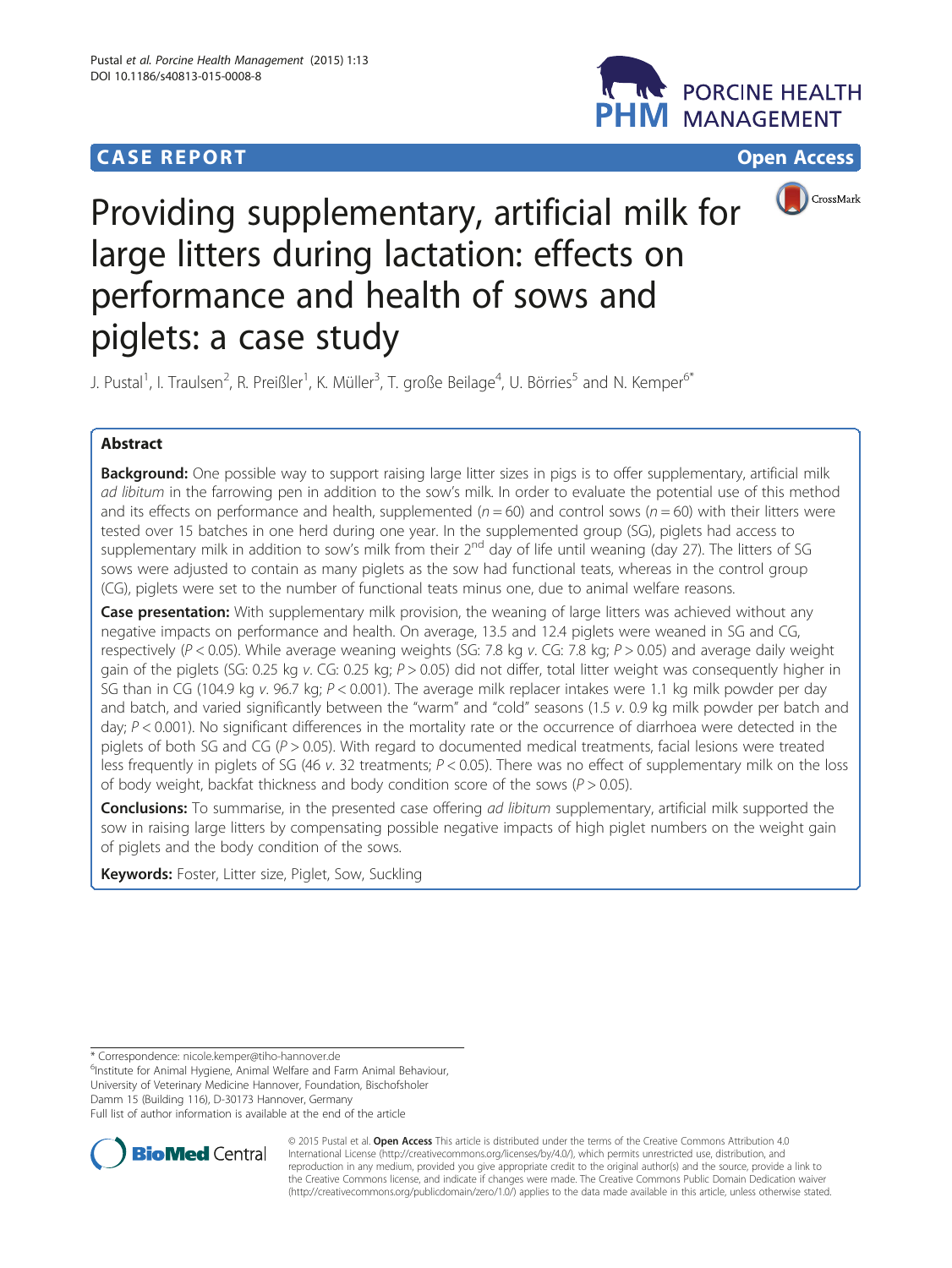#### Background

Increasing litter size has long been a goal in pig production, resulting in highly-prolific sow lines with a large number of piglets born alive [\[1](#page-6-0)]. The health and welfare consequences of high litter sizes are of increasing concern, and the ideal management of these large litters poses a challenge for farmers. Although milk production increases with the demand of the piglets [[2\]](#page-6-0), sow milk yield usually reaches an individual maximum [[3](#page-6-0)]. This individual maximum has not increased proportionally to the number of piglets born alive over the recent decades, and therefore, the actual amount of milk per piglet has decreased [[3\]](#page-6-0). Reduced colostrum and milk intake leads to negative effects in piglets such as rising pre-weaning mortality [[4\]](#page-6-0), and a decreasing average pre-weaning daily weight gain [\[5](#page-6-0)]. Moreover, by larger litter size, body weight losses in sows increase [[6, 7\]](#page-6-0). To support the raising of large litter sizes, farmers use different fostering practices, with cross-fostering being the most common method. However, in prolific herds, the total number of available teats on newly farrowed sows may be less than the number of piglets born. Using nursing sows, artificial rearing systems or provision of supplementary milk are the management options currently available to raise these large litters. As the use of nurse sows involves disruption of batch farrowing and the possibility of vertical disease transmission, this practice may not always be favourable. The provision of appropriately formulated liquid milk supplements via automatic milk dispensers may increase nutrient intake and weight gain [\[8](#page-6-0)]. In this article, we report on a practical on-farm test on litters with and without supplemented milk via cups directly in the farrowing pens, and possible impacts on sows' and piglets' health and performance. In the presented case, litter sizes had to be adjusted for reasons of animal welfare: it was expected, that without milk supplementation, sows are not able to raise large numbers of piglets without negative effects, contrary to animal welfare, for both sows and piglets. Therefore, sows in the supplemented group retained as many piglets as they had functional teats, whereas control sows retained one piglet less than they had functional teats. It was supposed, that under the provision of supplementary milk, sows can manage one piglet more without negative effects for sows and piglets over the whole suckling period.

### Case presentation

#### Animals and techniques

Animals of this report were kept in one herd at the 'Futterkamp' Research Centre of the Chamber of Agriculture Schleswig-Holstein in Germany over 15 batches between July 2011 and April 2012. All animals were cared for by the Research Centre staff in accordance with the Federation of Animal Science Societies' Animal Care Guidelines

[[9\]](#page-6-0). Per batch, four sows and their litters were selected for each supplemented group (SG) and control group (CG). In SG, additional artificial milk (Supp-Le-Milk®, Ltd. Boerries, Lindern, Germany) was provided for the piglets in special cups ad libitum (Supp-Le-Milk® system, Ltd. Boerries, Lindern, Germany), starting on the  $2<sup>nd</sup>$  day post *partum*. In total, 60 sows and their progeny ( $n = 1,107$  piglets) in SG, and 60 sows and their progeny  $(n = 963 \text{ pig} - \text{C}$ lets) in CG were analysed in detail. The sows were managed with a 28-day lactation period. Highly prolific sows (Porkuss®, Ltd. ZNVG, Neumünster, Germany) were used, and the litters were products of cross-breeding with Piétrain boars. On average, sows were in their fourth parity (parity class A (1/2):  $n = 28$ ; parity class B (3/4):  $n = 47$ ; parity class C (5–9):  $n = 45$ ). Each sow was randomly assigned to CG or SG, and to one of the eight farrowing pens in the farrowing room, taking their parity numbers into account. The 17 and 23 sows in SG and CG which had had two consecutive lactations within the trial were analysed repeatedly in the same group, respectively. All farrowing pens  $(5.2 \text{ m}^2)$  were identical and contained an adjustable farrowing crate (115 cm  $\times$  62 cm  $\times$  168 cm) with heating plates (50 cm  $\times$  120 cm), heating lamps (days 1–7 post partum) for the piglets outside the crate, and playing materials (ball metal chain for piglets, plastic tube for sows). The farrowing room had its own airconditioning with dripping ceilings. At higher temperatures, a humidification system was used. The milk provision system was installed with one milk tank in the central hallway and connections to the single milk cups in each farrowing pen by milk lines (four farrowing pens per milk tank). In CG pens, milk cups were locked with dummy plugs. The liquid milk replacer was prepared daily by mixing 120 g of milk powder (Supp-Le-Milk®, Ltd. Boerries, Lindern, Germany) with one litre of warm water (50 to 55 °C), which was then filled into the milk tank. Starting on day two *post partum*, the piglets had *ad libitum* access by pressing a nipple in the cup with their snout. The consumption of supplemented milk was measured daily in total for the four farrowing pens connected to the tank. The milk pipe system was cleaned daily by flushing fresh water through the system and disinfecting it with peracetic acid (Lerasept® Forte, Ltd. Stockmeier Chemie, Bielefeld, Germany). After each weaning, it was cleaned with alkaline detergents (Delaval Alkali 1®, Ltd. Delaval, Gent, Belgium). In addition, the piglets of SG and CG received pelleted creep feed (Primary Choice®, Ltd. Boerries, Lindern, Germany) from the 7<sup>th</sup> day of life. The consumed amount per litter was recorded daily. Moreover, the daily feed intake of the sows during lactation (13.2 MJ/kg), according to a feeding curve (Fig. [1\)](#page-2-0), was documented per sensor. Litter sizes were standardised within 48 h *post partum*: SG sows retained as many piglets as they had functional teats,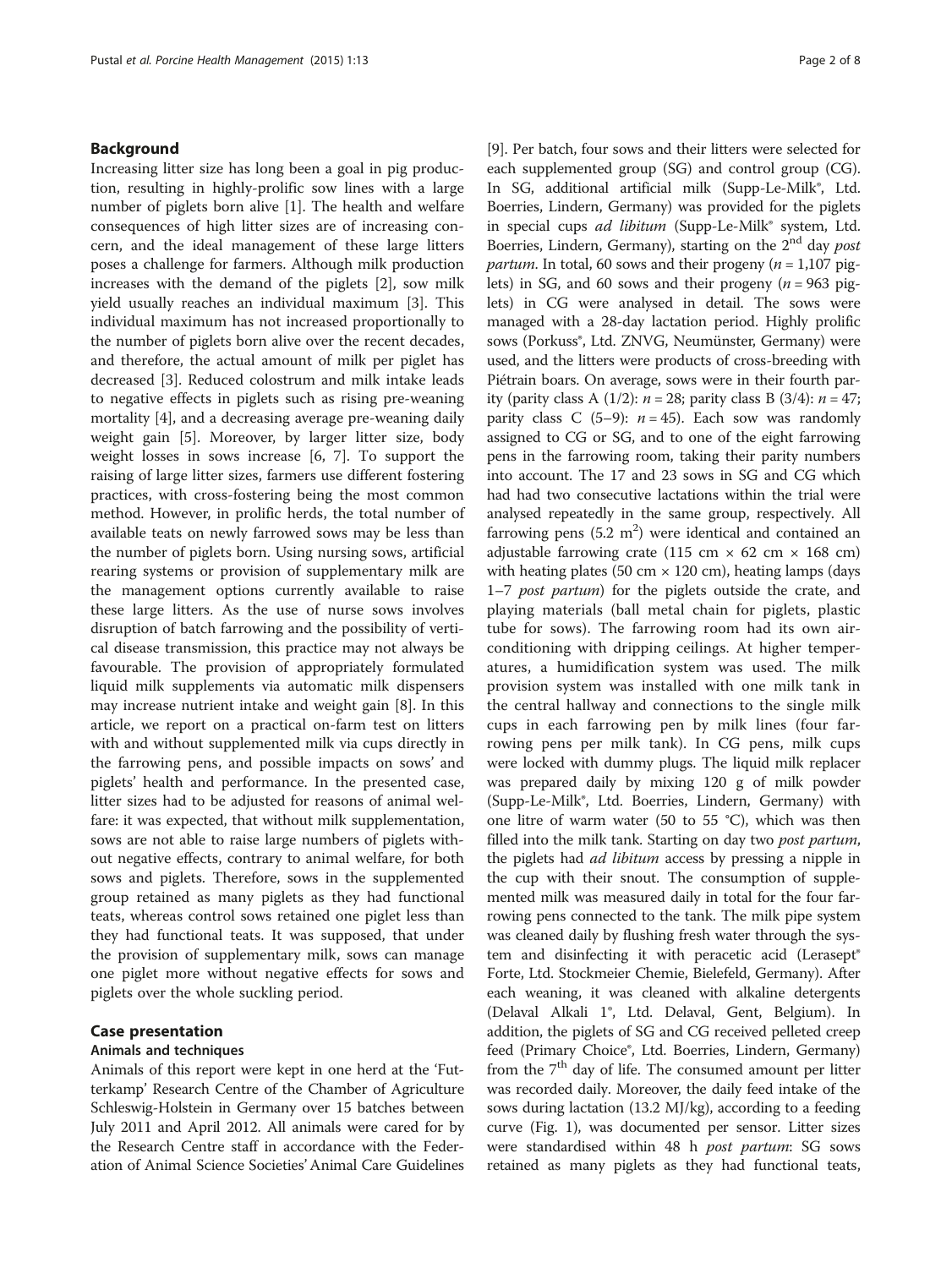<span id="page-2-0"></span>

whereas CG sows retained one piglet less than they had functional teats. All piglets were cross-fostered only within their group. Surplus piglets were fostered by sows not taking part in the experiment in other farrowing rooms. During their first day of life, all piglets were weighed, taildocked and received an iron injection. At the age of around four days, males were castrated.

#### Assessed parameters

The ambient temperature in the farrowing room was recorded daily using one thermometer (Mini-/Maxi-Thermometer, Ltd. Egufer, Cologne, Germany) hanging freely at the height of the sows' head. After analysing the measured stable temperatures, two seasons, "warm" and "cold", were defined. The average temperature for the warm season (July to October 2011) was 24.7 °C, and for the cold season (October 2011 to April 2012) 21.3 °C. All piglets were weighed on days 1, 7, 14, and at the time of weaning. Additionally, piglet losses with causes (anomaly, crushed, born small sized, starved, other reasons), indication of medication (lameness, facial lesions, join lesions, inflammation e.g. panaritium, prophylaxis), and the occurrence of diarrhoea (severity graded into categories: 0 = no occurrence,  $1 =$  slight,  $2 =$  intermediate,  $3 =$  severe) were documented daily. The BCS between 1.00 (skinny) and 5.00 (fat) at 0.25 intervals [\[10](#page-6-0)], and the BW of the sows were determined at housing-in and -out in the farrowing pens. On a weekly basis, BT was measured at three points [\[11\]](#page-6-0) via ultrasound technique (Agroscan L®; Ltd. Hauptner und Herbolz, Solingen, Germany). After birth and at the time of weaning, the functionality and development of the sows' udder as well as teat and udder skin injuries were evaluated according to an evaluation sheet (Table [3](#page-5-0)). On every day, the sows were examined clinically with special emphasis on the mammary glands to detect possible cases of mastitis. They were defined as affected by Postpartum-Dysgalactia-Syndrome and treated medicamentally when their rectal temperature was above 39.5 °C 24 h post partum and the

mammary glands showed symptoms of inflammation. In addition, the appearance and the performance of the piglets were evaluated with regard to their behavior and body condition.

Furthermore, data of weaning-to-heat interval, and the pregnancy rate, defined as the percentage of litters born based on first inseminations [[12\]](#page-6-0), were recorded with regard to the consecutive parities. Additionally, samples of supplementary milk from the milk tank were taken for microbiological analyses between the  $3^{\text{rd}}$  and  $23^{\text{th}}$ day of lactation every five days, after circulating one day in the Supp-Le-Milk-System® (batch 11 to 15,  $n = 25$ ). These milk samples were analysed bacteriologically using direct cultivation on Columbia sheep agar, incubation for 24 h at 37 °C, Gram staining and biochemical tests (API Staph®, bioMérieux, Nürtingen, Germany).

#### Statistical analysis

Statistical analysis was performed using the software package SAS 9.2 (SAS Institute Inc. Cary, USA). The body weight of both sows and piglets, the number of piglets, difference in backfat thickness between housing-in and -out, and BCS of sows were examined using a generalised linear mixed model (Mixed-procedure) involving fixed effects of group (CG, SG), batch  $(1-15)$  and parity number  $(A (1,2),$ B (3,4), C (5–9)) as well as random effects (sow nested within parity). Lactation day  $(1-27)$  or week of lactation (week (1–4)) were used as covariates; lactation day was used to calculate piglet and sow weights and BCS, and week of lactation to calculate backfat thickness and the feed intake of the sows. To analyse piglet weight, the fixed effect of gender (male, female) and the random effect (piglet) was added. As the BT had different starting values in SG and CG despite random assignment to each group, differences in BT measured each week were used to examine differences between SG and CG. A mixed model was fitted using the restricted maximum likelihood method (REML). The results were expressed as least squares means (LSM). A Bonferroni correction was used for a multiple-significancetest correction. Piglet mortality, the medication rates of piglets, microbiological analyses and the occurrence of diarrhoea were analysed using the chi-square test (Freq-procedure). Furthermore, the significance of differences in the stable temperature was analysed with the Wilcoxon-Mann–Whitney test (Npar1way-procedure).

#### Piglets' performance and health

On average, 53.71 piglets per batch belonged to the supplemented group (SG) and to the control group (CG), respectively. For all batches, an average of 8.86  $(\pm 9.98)$  litres of supplementary milk was consumed per day in SG, corresponding to  $1.06$  ( $\pm 1.20$ ) kg milk powder per batch and day. Individual consumption of 0.02 (±0.02) kg milk powder per day and piglet was estimated on the basis of these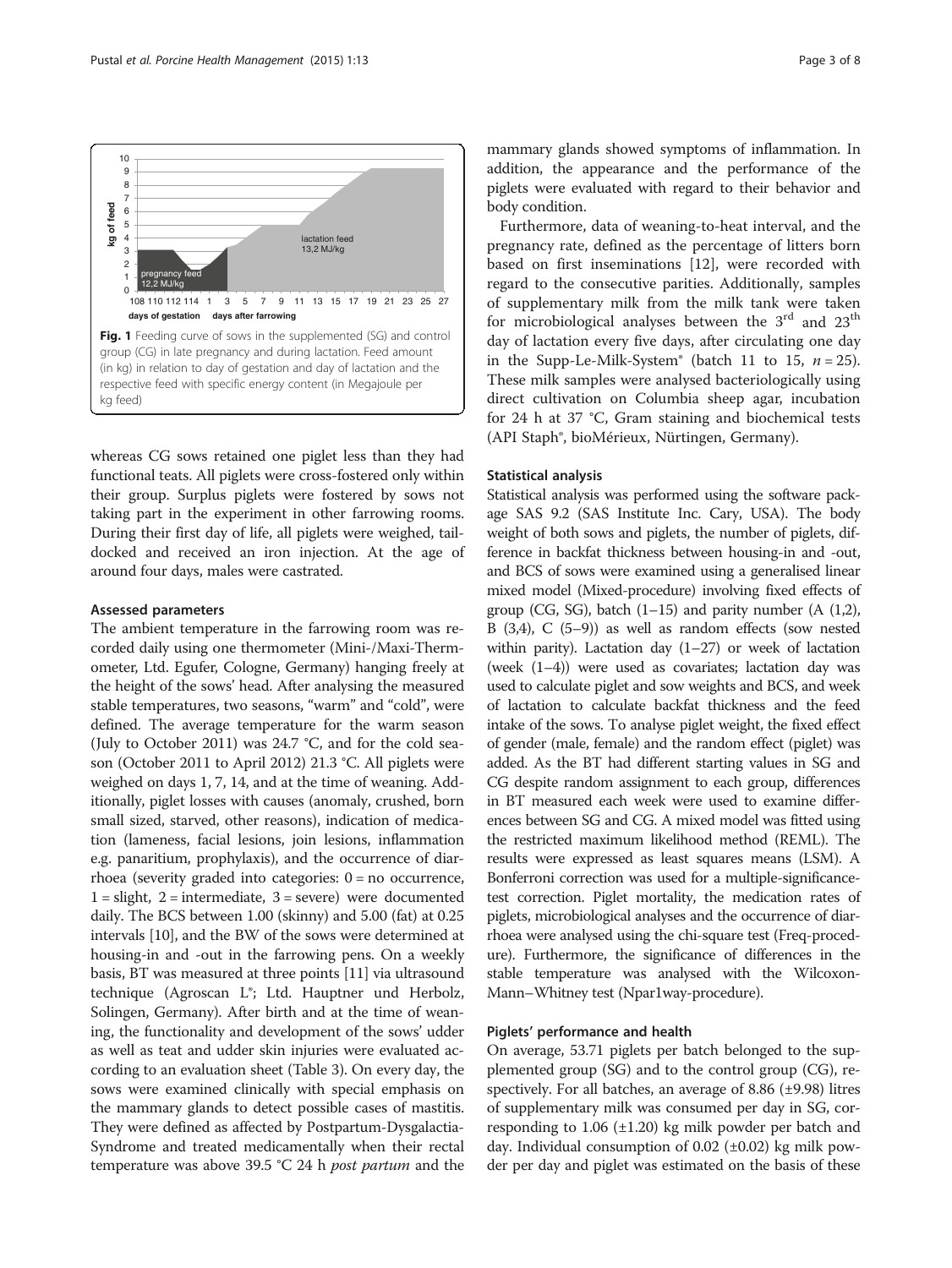data. Milk consumption increased continuously between the  $2<sup>nd</sup>$  day of lactation and the day of weaning. Moreover, the consumption of supplementary milk differed significantly between the different batches  $(P < 0.001)$ , and the different seasons "warm" (1.49 kg/day and batch) and "cold" (0.85 kg/day and batch) ( $P < 0.001$ ). SG piglets consumed significantly more creep feed than piglets of CG  $(7.34 \pm 15.18)$  g v. 5.87  $(\pm 12.44)$  g per day;  $P < 0.001$ ). Creep feed consumption during the "warm" and the "cold" seasons did not differ  $(P > 0.05)$ .

Equal numbers of piglets born alive in SG and CG were documented with an average birth weight of 1.3 kg per piglet (Table 1). Only gender showed a significant influence on the birth weight  $(P < 0.05)$  (Table 1). Under consideration of the performed litter size adjustments within 48 h post partum, SG and CG sows weaned 13.47 and 12.36 piglets  $(P < 0.05)$ , respectively. All piglets showed equal weaning weights (Table 1) both in SG and in CG. The average daily weight gain did not differ significantly between SG and CG. However, a significant effect of the batch number on average daily weight gain  $(P<0.05)$  was assessed. The total litter birth weight of SG did not differ significantly from the total litter birth weight of CG. The total weaning weight was significantly different between SG and CG. Additionally, the parity number showed a significant influence on the total weaning weight (Table 1). Overall, piglet losses occurred on average at the age of 2.4 days in SG, and at the age of 2.6 days in CG. Total losses over the whole suckling period did not differ significantly between SG (13.8 %) and CG (16.4 %) ( $p = 0.1$ ). An analysis of the individual causes of mortality showed no significant differences between SG and CG with regard to crushing, low birthweight, starvation or any other documented possible causes. A significant difference only appeared for anomalies  $(P < 0.05)$ , which belong to innate causes of losses. The occurrence of diarrhoea did not differ significantly between SG and CG ( $P = 0.09$ ) with regard to frequency of the assessed grades. Medicinal therapies of piglets did not differ significantly between SG and CG regarding the indications of lameness, infection prophylaxis, abrasion of the foreleg, or combinations of abrasion of the foreleg and facial lesions. However, piglets with signs of facial lesions alone were more often treated in CG than in SG (46  $\nu$ , 32 treatments;  $P < 0.05$ ).

#### Discussion: piglets' performance and health

Litter sizes had to be adjusted for reasons of animal welfare. It was argued, based on the farm's experience that CG sows are not able to raise as many piglets as teats without negative effects on one and more piglets, and the sufficient milk intake for each piglet should be guaranteed. SG sows therefore had to raise one more piglet than CG sows. Under the provision of supplementary milk, the sows of SG managed this without negative effects, for instance piglet losses, and therefore, partly, but not exclusively, based on the litter adjustments, a higher number of piglets were weaned in SG. Consequently, the total weaning weight of litters from SG was significantly higher than in CG, mainly related to the study design. In contrast to the findings of Azain et al. [[13\]](#page-6-0), and Miller et al. [[14](#page-6-0)], piglets' individual weaning weights did not differ between SG and CG. This difference is mainly related to the different experimental designs of other studies with the same numbers of weaned piglets (11–13) in the supplemented and the control groups [[13](#page-6-0)–[16\]](#page-6-0). In the presented case, the equal weaning weights of piglets in SG, with one more piglet, and CG showed that feeding supplementary milk can balance the described negative effects of increasing litter sizes on average daily growth rates [\[17](#page-6-0)]. A closer look at the individual causes of losses demonstrated a significant difference between SG and CG only in losses resulting from anomalies. However, deaths due to anomalies mainly occur in the first two days of life, where 62 % of all piglet losses appear [[18\]](#page-6-0). However, supplementary

Table 1 Effect of milk supplementation, sex and parity class on piglets' traits

|                              | Treatment       |                 | Sex              |                  | Parity class     |                     |                    | RSD <sup>a</sup> | P-values |       |              |
|------------------------------|-----------------|-----------------|------------------|------------------|------------------|---------------------|--------------------|------------------|----------|-------|--------------|
|                              | SG <sup>b</sup> | CG <sup>c</sup> | Male             | Female           | A(1/2)           | B(3/4)              | $C(5-9)$           |                  | Group    | Sex   | Parity class |
| Bodyweight at birth, kg      | 1.34            | 1.29            | .34 <sup>a</sup> | .30 <sup>b</sup> | 1.32             | .34                 | 1.30               | 0.26             | 0.170    | 0.004 | 0.606        |
| Bodyweight at weaning, kg    | 7.83            | 7.81            | 7.86             | 7.77             | 7.92             | 7.90                | 7.64               | 1.54             | 0.145    | 0.257 | 0.292        |
| Bodyweight gain, g/d         | 245.2           | 245.5           | 246.0            | 244.7            | 249.9            | 249.0               | 237.0              | 2.8              | 0.942    | 0.627 | 0.115        |
| Number of piglets born       | 16.78           | 16.82           |                  |                  | 17.09            | 16.73               | 16.58              | 3.32             | 0.947    |       | 0.869        |
| Number of piglets weaned     | $13.47^a$       | $12.36^{b}$     |                  |                  | 13.06            | 13.09               | 12.65              | 1.03             | < 0.0001 |       | 0.196        |
| Litter weight at birth, kg   | 21.92           | 21.14           |                  |                  | 21.19            | 22.01               | 21.38              | 4.26             | 0.318    |       | 0.723        |
| Litter weight at weaning, kg | $105.13^a$      | $96.75^{b}$     |                  |                  | $103.68^{\circ}$ | 102.98 <sup>a</sup> | 96.17 <sup>b</sup> | 11.08            | 0.001    |       | 0.026        |

<sup>a</sup>RSD: residual standard deviation

<sup>b</sup>SG: supplemented group

<sup>c</sup>CG: control group

 $*$ a,b: values within group, sex or parity class with different superscripts differ significantly at  $P < 0.05$  t-test with Bonferroni correction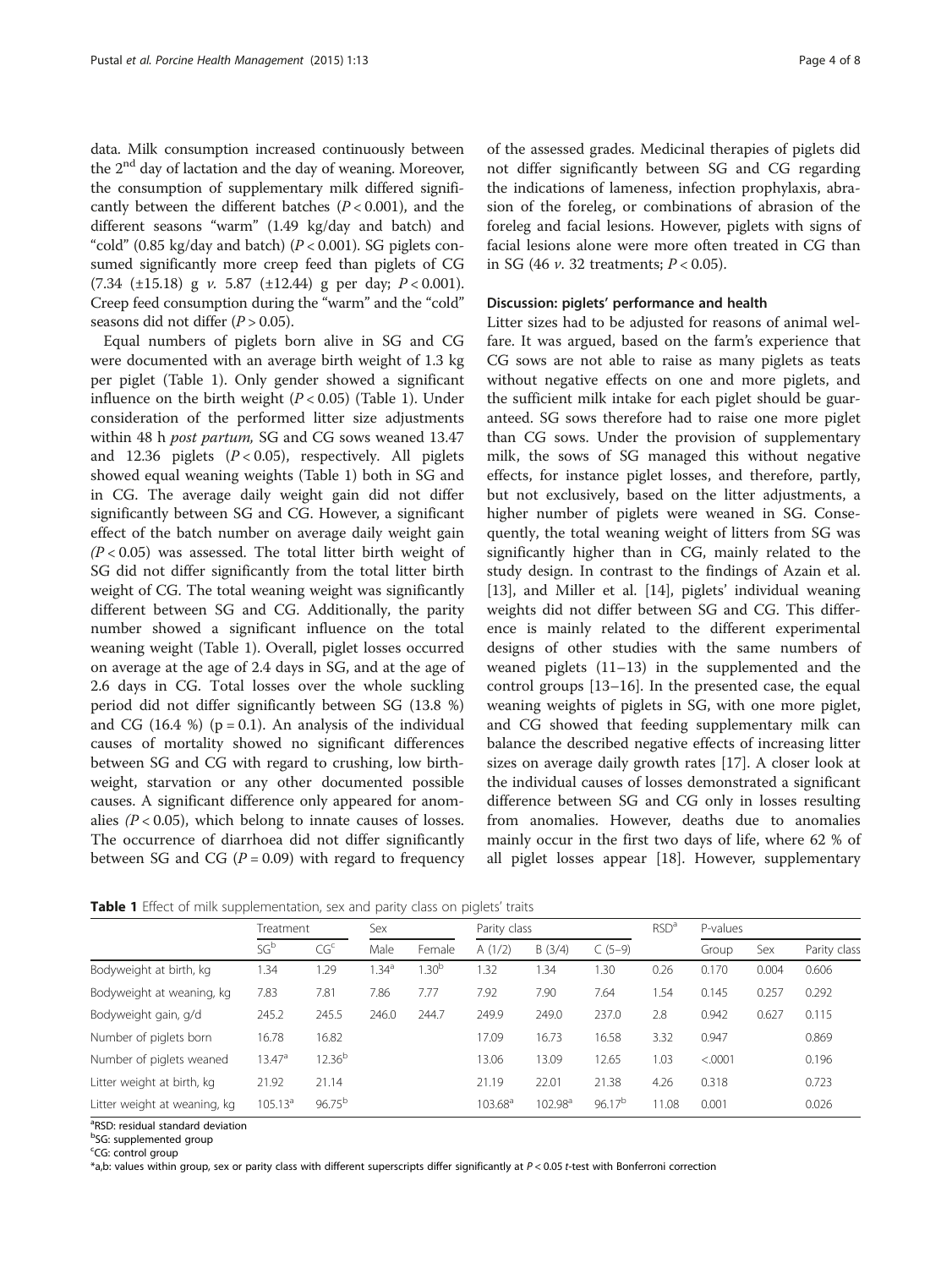milk was not offered until the  $2<sup>nd</sup>$  day of lactation. Therefore, any effect can be ruled out. When starting with milk supplementation, piglets had to adapt to the system and the additional support of milk. Therefore, the intake of supplementary milk increased over the whole suckling period, as previously reported by King et al. [\[16\]](#page-6-0). Diarrhoea due to unknown causes tended to occur more often in SG piglets than in CG piglets. Dewey et al. [[19\]](#page-6-0) mentioned that the use of additional supplementary milk may increase diarrhoea due to a reduced intake of sows' milk. Video observation may provide more information on suckling frequencies in the groups in future observations.. With regard to the indications of medication, facial lesions were treated significantly more often in CG, even though the number of piglets per sow was lower than in SG. This disagrees with the findings of Hansson and Lundeheim [[20](#page-6-0)], assessing a significantly increased occurrence of facial lesions with larger litter sizes. The findings of the presented case might suggest a reduced struggle for the udder with the provision of supplementary milk. However, the verification of this statement requires further behavioural studies. As reported previously by Azain et al. [\[13\]](#page-6-0), supplementary milk intake differed significantly between batches and between "warm" and "cold" seasons. As milk production decreases at high barn temperatures [[21](#page-6-0)–[23\]](#page-6-0), piglets compensate for this deficit by drinking more supplementary milk [[13](#page-6-0)]. SG piglets showed a higher feed intake of creep feed than CG piglets. This contradicts the observations of Baumann [[21](#page-6-0)], who reported a decrease in creep feed intake of milk-supplemented piglets. A high creep feed intake of piglets during the suckling period has to be regarded positively, since a good nutritional condition

prepares them for their post-weaning period [[24](#page-6-0)]. Nevertheless, the relation between additional supplementary milk intake and an increased creep feed intake, and the effects on growth in the post-weaning period should be examined in further studies.

#### Sows' performance and health

The average feed consumption of both SG and CG sows was equal with 5.31 kg per day during lactation. The losses in body weight (BW) of sows from the time of housing-in to housing-out did not differ significantly between SG and CG. Only parity and batch number showed a significant influence on BW. The Body Condition Score (BCS) of sows did not differ significantly at the time of housing-in and at the time of housing-out, and the parity number of sows showed a significant effect on the BCS of sows at the time of housing-out (Table 2). With regard to the loss of backfat thickness (BT) during the suckling period, no significant differences occurred, as shown in Table 2. However, the week of measurement showed a significant influence (not shown). Sows exposed both treatments had a similar number of functional teats at farrowing (Table [3](#page-5-0)). At the time of weaning, SG sows showed significantly more functional teats than CG sows (Table [3](#page-5-0)). While the development of the udder was almost equal at the time of birth, the percentage of middle- to high-grade udder developments was higher in SG sows than in those of CG at the time of weaning. In contrast, the percentages of noneand low-grade udder developments were higher in CG than in SG. However, the occurrence of teat and udder skin injuries in SG sows was similar to that of CG sows at the time of birth and at housing-out as shown in Table [3](#page-5-0). The duration of weaning-to-heat interval was four days

|  |  |  |  |  |  | Table 2 Effects of group and parity class on sows' condition (Least square means, RSD <sup>a</sup> , P-values) |  |  |  |  |  |
|--|--|--|--|--|--|----------------------------------------------------------------------------------------------------------------|--|--|--|--|--|
|--|--|--|--|--|--|----------------------------------------------------------------------------------------------------------------|--|--|--|--|--|

|                                                           | Treatment       |                 | Parity class       |                     |                    |            | P-values |              |
|-----------------------------------------------------------|-----------------|-----------------|--------------------|---------------------|--------------------|------------|----------|--------------|
|                                                           | SG <sup>b</sup> | CG <sup>c</sup> | A(1/2)             | B(3/4)              | $C(5-9)$           | <b>RSD</b> | Group    | Parity class |
| Sow live weight, kg                                       |                 |                 |                    |                     |                    |            |          |              |
| Housing-in                                                | 271.7           | 270.8           | 245.9 <sup>a</sup> | $269.0^{b}$         | 299.0 <sup>c</sup> | 14.5       | 0.728    | < .0001      |
| Housing-out                                               | 234.0           | 235.8           | 208.3 <sup>a</sup> | $232.0^{b}$         | $264.4^c$          | 18.9       | 0.492    | < .0001      |
| Body condition score <sup>d</sup>                         |                 |                 |                    |                     |                    |            |          |              |
| Housing-in                                                | 3.86            | 3.84            | 3.92               | 3.75                | 3.88               | 0.33       | 0.741    | < .0001      |
| Housing-out                                               | 2.92            | 2.89            | 2.75 <sup>a</sup>  | 2.79 <sup>b</sup>   | $3.17^{c}$         | 0.41       | 0.904    | < .0001      |
| Difference in backfat thickness<br>Housing-in to -out, mm |                 |                 |                    |                     |                    |            |          |              |
| Anterior                                                  | 3.76            | 4.71            | 4.99               | 4.11                | 3.60               | 2.40       | 0.061    | 0.196        |
| Middle                                                    | 2.91            | 3.26            | 3.69               | 2.96                | 2.62               | 1.17       | 0.353    | 0.136        |
| Posterior                                                 | 3.00            | 3.33            | 3.98 <sup>a</sup>  | 3.00 <sup>a,b</sup> | 2.51 <sup>b</sup>  | 1.84       | 0.351    | 0.037        |

<sup>a</sup>RSD: residual standard deviation

<sup>b</sup>SG: supplemented group

<sup>c</sup>CG: control group

dclasses 1.00 (skinny) to 5.00 (fat), 0.25 intervals

\*a,b: values within group or parity class with different superscripts differ significantly at P < 0.05 t-test with Bonferroni correction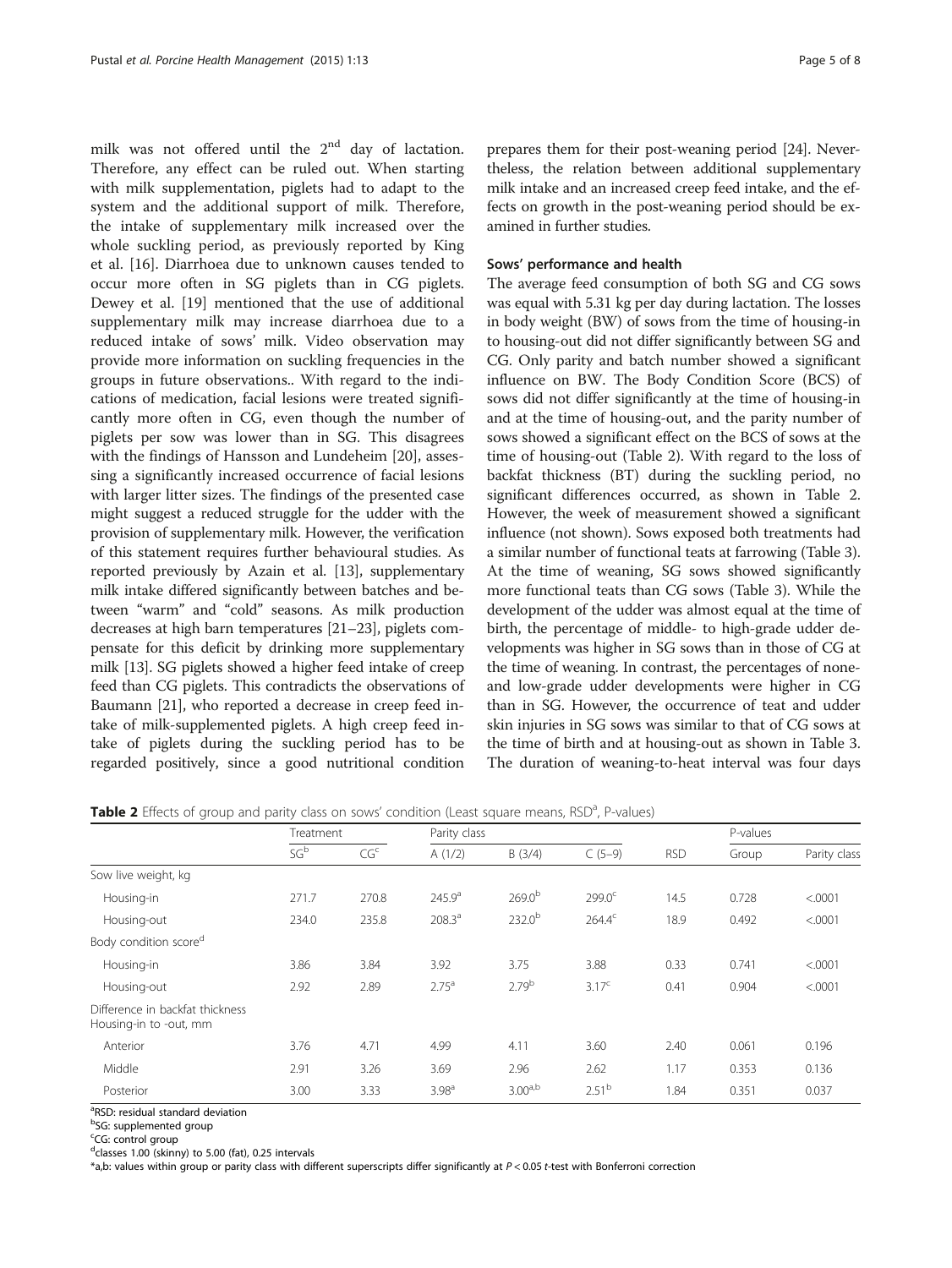<span id="page-5-0"></span>Table 3 Evaluation of the udder at time of housing-in and housing-out

|                                            | Housing-in               |                            | Housing-out |                      |
|--------------------------------------------|--------------------------|----------------------------|-------------|----------------------|
| Treatment                                  | SG <sup>a</sup>          | $\mathsf{CG}^{\mathsf{b}}$ | SG          | $\mathsf{CG}\xspace$ |
| Total number of sows                       | 60                       | 60                         | 60          | 58                   |
| Functionality <sup>c</sup>                 |                          |                            |             |                      |
| Average number of functional teats per sow | 14.0                     | 14.2                       | 13.5        | 12.8                 |
| Udder development <sup>d</sup> , %         |                          |                            |             |                      |
| No development                             | 0.7                      | 0.4                        | 7.7         | 11.1                 |
| Low-grade                                  | 5.2                      | 4.2                        | 9.4         | 10.4                 |
| Middle-grade                               | 35.1                     | 35.2                       | 28.4        | 22.5                 |
| High-grade                                 | 58.9                     | 60.3                       | 54.6        | 56.1                 |
| Teat injuries <sup>e</sup> , %             |                          |                            |             |                      |
| None                                       | 99.2                     | 98.7                       | 97.6        | 97.6                 |
| Slight                                     | 0.4                      | 0.8                        | 1.9         | 2.4                  |
| Intermediate                               | 0.4                      | 0.5                        | 0.4         | $\mathbf 0$          |
| Severe                                     | 0.1                      | 0.1                        | 0.2         | $\mathbf 0$          |
| Udder skin injuries <sup>f</sup> , %       |                          |                            |             |                      |
| None                                       | 92.2                     | 91.7                       | 89.6        | 89.6                 |
| Slight                                     | 7.8                      | 8.3                        | 9.5         | 9.4                  |
| Intermediate                               | $\overline{\phantom{a}}$ | $\overline{\phantom{a}}$   | 0.9         | 0.9                  |

<sup>a</sup>SG supplemented group<br><sup>b</sup>CG control group

<sup>b</sup>CG control group

number of data: 849 to 892 according to treatments

dnumber of data: 845 to 878 according to treatments; 4 classes: no to high-grade

<sup>e</sup>number of data: 849 to 892 according to treatments; 4 classes: no to severe

<sup>f</sup>number of data: 849 to 892 according to treatments; 3 classes: no to intermediate

for both SG and CG sows. The pregnancy rate did not differ significantly between SG and CG (SG: 88.7 % v. CG: 88.9 %;  $P > 0.05$ ). With regard to the clinical occurrence of mastitis, no significant differences were detected. Five sows of SG (8.3 %) and three sows of CG (5.0 %,  $P > 0.05$ ) became affected by the Postpartum-Dysgalactia-Syndrome followed by medication within three days post partum.

#### Discussion: sows' performance and health

Sows were fed according to a feed curve and not ad libitum, the provision of supplementary milk for the piglets did not show any significant effect on the feed intake of sows. However, this result is in accordance with Azain et al. [[13\]](#page-6-0), who fed sows ad libitum. Similar to the results of King et al. [[16](#page-6-0)] and Dunshea et al. [\[25\]](#page-6-0), the decrease in BT did not differ between sows of SG and CG, although SG sows had to raise one more piglet in the current study. Auldist et al. [[17\]](#page-6-0) described a decrease in BT with increasing litter sizes with two more piglets in the larger litters, but without provision of supplementary milk.

With regard to the BW of sows, SG sows lost 2.63 kg more than CG sows, although no significant differences were found. This is in accordance with findings of Eissen et al. [\[26](#page-7-0)] and Kim and Easter [[7\]](#page-6-0), who described an increase in body weight loss with larger litter sizes. The udder evaluation at the time of weaning gave hints of better udder stimulation by the SG piglets compared to CG piglets. On the one hand, this might be related to the experimental design: SG sows had to raise one more piglet, which in turn led to an increase in milk production [\[2, 3, 17\]](#page-6-0), and increased mammary gland growth [[27\]](#page-7-0). On the other hand, SG piglets might be strengthened by the intake of supplementary milk and stimulate the milk production of the sow additionally [[27\]](#page-7-0).

#### Hygiene of the system

The microbiological analysis of supplementary milk, after circulating one day through the piping system, mainly revealed Enterobacteriaceae in low numbers (in 96.0 % of all samples  $(n = 24)$ ). *Enterobacteriaceae* suggest an environmental contamination, as described by Hadina et al. [[28](#page-7-0)] for farm environments. Staphylococcaceae were isolated in 12.0 %  $(n=3)$  of the samples, and *Streptococcaceae* in 4.0 % ( $n = 1$ ). There was no significant increase in bacteria recorded from the first to the last sampling  $(P > 0.05)$ , indicating the effectiveness of the daily disinfection with peracetic acid, and the monthly disinfection with alkaline detergent.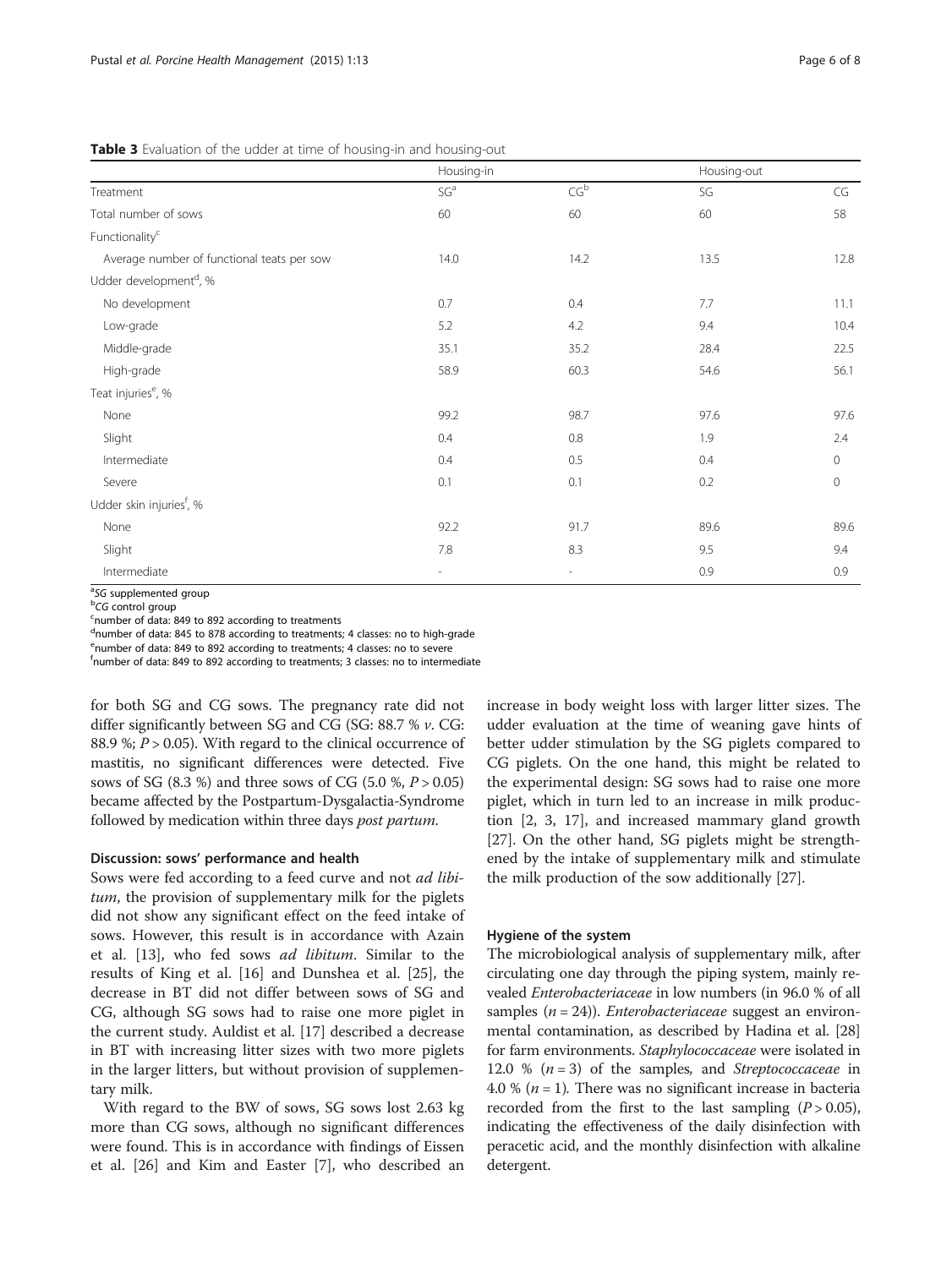#### <span id="page-6-0"></span>Conclusions

Despite rearing one more piglet, the growth of piglets remained stable, and the sows did not lose significantly more body substance in SG. In general, the provision of supplementary milk allows the raising of more piglets on and in direct contact with the sow. However, the maximal number of weaned piglets per sow clearly depends on the individual farm management. Therefore, as shown by the presented case, supplementary milk provision in the farrowing pen represents a useful tool when managed properly and adapted to the conditions and demands of the single farms.

#### Abbreviations

Cm: Centimetre; g: Gramme; h: Hours; kg: Kilogramme; m<sup>2</sup>: Square metre; MJ: Megajoule; v.: Versus; %: Percent.

#### Competing interests

The authors declare that they have no competing interests.

#### Authors' contributions

JP performed all data assessment on farm, analysed the data, and drafted the manuscript. IT supported the statistical analysis, was involved in planning and revised the manuscript. RP carried out the bacteriological examinations and participated in data analyses. KM, TGB and UB planned the on-farm test together with IT and NK, and provided all necessary practical support on farm including the animals and the feeding material. NK coordinated the project and helped to draft and improve the manuscript. All authors read and approved the final manuscript.

#### Authors' information

JP, Dr. med. vet., is a veterinarian and worked in the described project on her doctoral degree. IT, Dr. agr., is a researcher at the Institute for Animal Breeding and Husbandry in Kiel and specialised in statistics. RP, Dr. med. vet., was researcher at the Institute of Agricultural and Nutritional Sciences in Halle and mainly worked on sows' lactation. KM, Dipl. Ing. agr. worked at the Education and Research Center Futterkamp and specialised in pig husbandry. TGB, Dr. med vet., is practitioner, Diplomate of the European College of Porcine Heath Management (ECPHM), and Certified Veterinary Specialist for Pigs (Fachtierarzt für Schweine). UB is specialised in piglet nutrition. NK, Prof. Dr. med. vet, is Director of the Institute for Animal Hygiene, Animal Welfare and Farm Animal Behaviour (TiHo Hannover), Diplomate of the European College of Porcine Heath Management (ECPHM), Certified Veterinary Specialist in Microbiology (Fachtierärztin Mikrobiologie) and in Animal Hygiene (Fachtierärztin Tierhygiene).

#### Acknowledgement

The authors would like to thank all employees at Futterkamp for their help during the practical research period.

#### Author details

1 Institute of Agricultural and Nutritional Sciences, Martin-Luther-University Halle-Wittenberg, Theodor-Lieser-Straße 11, D-06120 Halle (Saale), Germany. <sup>2</sup>Institute of Animal Breeding and Husbandry, Christian-Albrechts-University Kiel, Hermann-Rodewald-Straße 6, D-24118 Kiel, Germany. <sup>3</sup>Education and Research Centre Futterkamp of the Chamber of Agriculture Schleswig-Holstein, D-24327 Blekendorf, Germany. <sup>4</sup>Auf der Beilage 2, D-49632 Essen (Oldb.), Germany. <sup>5</sup>Börries GmbH&Co.KG, Mühlenberg 17, D-49699 Lindern, Germany. <sup>6</sup>Institute for Animal Hygiene, Animal Welfare and Farm Animal Behaviour, University of Veterinary Medicine Hannover, Foundation, Bischofsholer Damm 15 (Building 116), D-30173 Hannover, Germany.

#### Received: 16 April 2015 Accepted: 25 September 2015 Published online: 09 October 2015

#### References

- 1. Sandøe P, Rutherford K, Berg P. Large litter sizes ethical challenges and ways of dealing with them in future breeding and management. Bruges Belgium: Proceedings of the 4th European Symposium of Porcine Health Management; 2012. p. 74–6.
- Algers B, Jensen P. Communication during suckling in the domestic pig - effects of continuous noise. Appl Anim Behaviour Sci. 1985;14:49–61.
- 3. King RH. Factors that influence milk production in well-fed sows. J Animal Sci. 2000;78:19–25.
- 4. Vasdal G, Ostensen I, Melisova M, Bozdechova B, Illmann G, Andersen I. Management routines at the time of farrowing-effects on teat success and postnatal piglet mortality from loose housed sows. Livestock Sci. 2011;136:225–31.
- 5. Auldist D, Morrish L, Eason P, King R. The influence of litter size on milk production of sows. Animal Sci. 1998;67:333–7.
- 6. Auldist D, Morrish L, Thompson M, King R. Response of sows to varying litter size. Proceedings of the Nutrition Society of Australia. 1994;18:175.
- 7. Kim SW, Easter RA. Nutrient mobilization from body tissues as influenced by litter size in lactating sows. J Animal Sci. 2001;79:2179–86.
- 8. Ha D-M, Jang K-S, Won H-S, Ha S-H, Park M-J, Kim S, et al. Effects of creep feed and milk replacer and nursery phase-feeding programs on pre- and post-weaning growth of pigs. Han'gug Dongmul Jawon Gwahag Hoeji. 2011;53:333–9.
- 9. FASS. Guide for the Care and Use of Agricultural Animals in Research and Teaching. IL, USA: Federation of Animal Science Societies, Champaign; 2010. [http://www.fass.org/docs/agguide3rd/AgGuide3rded.pdf.](http://www.fass.org/docs/agguide3rd/AgGuide3rded.pdf)
- 10. Kleine Klausing H, Schaefer K, Lenz H. Fütterung und Fruchtbarkeit Zuchtkondition. Top Agrar. 1998;12:4–7.
- 11. ZDS. Richtlinie für die Durchführung der Eber-Eigenleistungsprüfung auf Fleischleistung im Feld (Feldprüfung). Directive. 2005;24:11.
- 12. Horuegel K. Tiergesundheitsmanagment in der Schweinehaltung. In: Methling W, Busch W, Amselgruber W, editors. Tiergesundheits- und Tierkrankheitslehre. Stuttgart, Germany: Thieme Verlag; 2004. p. 227–78.
- 13. Azain M, Tomkins T, Sowinski J, Arentson R, Jewell D. Effect of supplemental pig milk replacer on litter performance: seasonal variation in response. J Animal Sci. 1996;74:2195–202.
- 14. Miller YJ, Collins AM, Smits RJ, Thomson PC, Holyoake PK. Providing supplemental milk to piglets preweaning improves the growth but not survival of gilt progeny compared with sow progeny. J Animal Sci. 2012;90:5078–85.
- 15. Wolter B, Ellis M, Corrigan B, DeDecker J. The effect of birth weight and feeding of supplemental milk replacer to piglets during lactation on preweaning and postweaning growth performance and carcass characteristics. J Animal Sci. 2002;80:301–8.
- 16. King RH, Boyce JM, Dunshea FR. Effect of supplemental nutrients on the growth performance of sucking pigs. Australian J Agricult Res. 1998;49:883–7.
- 17. Auldist D, Carlson D, Morrish L, Wakeford C, King R. The influence of suckling interval on milk production of sows. J Animal Sci. 2000;78:2026–31.
- 18. Kilbride A, Mendl M, Statham P, Held S, Harris M, Cooper S, et al. A cohort study of preweaning piglet mortality and farrowing accommodation on 112 commercial pig farms in England. Prev Vet Med. 2012;104:281–91.
- 19. Dewey CE, Wittum TE, Hurd HS, Dargatz D, Hill GW. Herd-and litter-level factors associated with the incidence of diarrhea morbidity and mortality in piglets 4–14 days of age. Swine Health Prod. 1995;3:105–12.
- 20. Hansson M, Lundeheim N. Facial lesions in piglets with intact or grinded teeth. Acta Vet Scand. 2012;54:23-6.
- 21. Baumann S. Automatische Milchbeifütterung von Saugferkeln Teil 1: Gesundheits- und Leistungsmerkmale der Sauen und Ferkel. Landesanstalt für Schweinezucht Boxberg: Report; 2011. p. 1–3.
- 22. Black J, Mullan B, Lorschy M, Giles L. Lactation in the sow during heat-stress. Livestock Prod Sci. 1993;35:153–70.
- 23. Renaudeau D, Noblet J. Effects of exposure to high ambient temperature and dietary protein level on sow milk production and performance of piglets. J Animal Sci. 2001;79:1540–8.
- 24. Weber M, Strack KE. Schweineproduktion. In: Weiß JW, Granz S, Pabst W, editors. Tierproduktion. Stuttgart, Germany: Enke Verlag; 2011. p. 403–80.
- 25. Dunshea F, Kerton D, Eason P, King R. Supplemental skim milk before and after weaning improves growth performance of pigs. Australian J Agricult Res. 1999;50:1165–70.